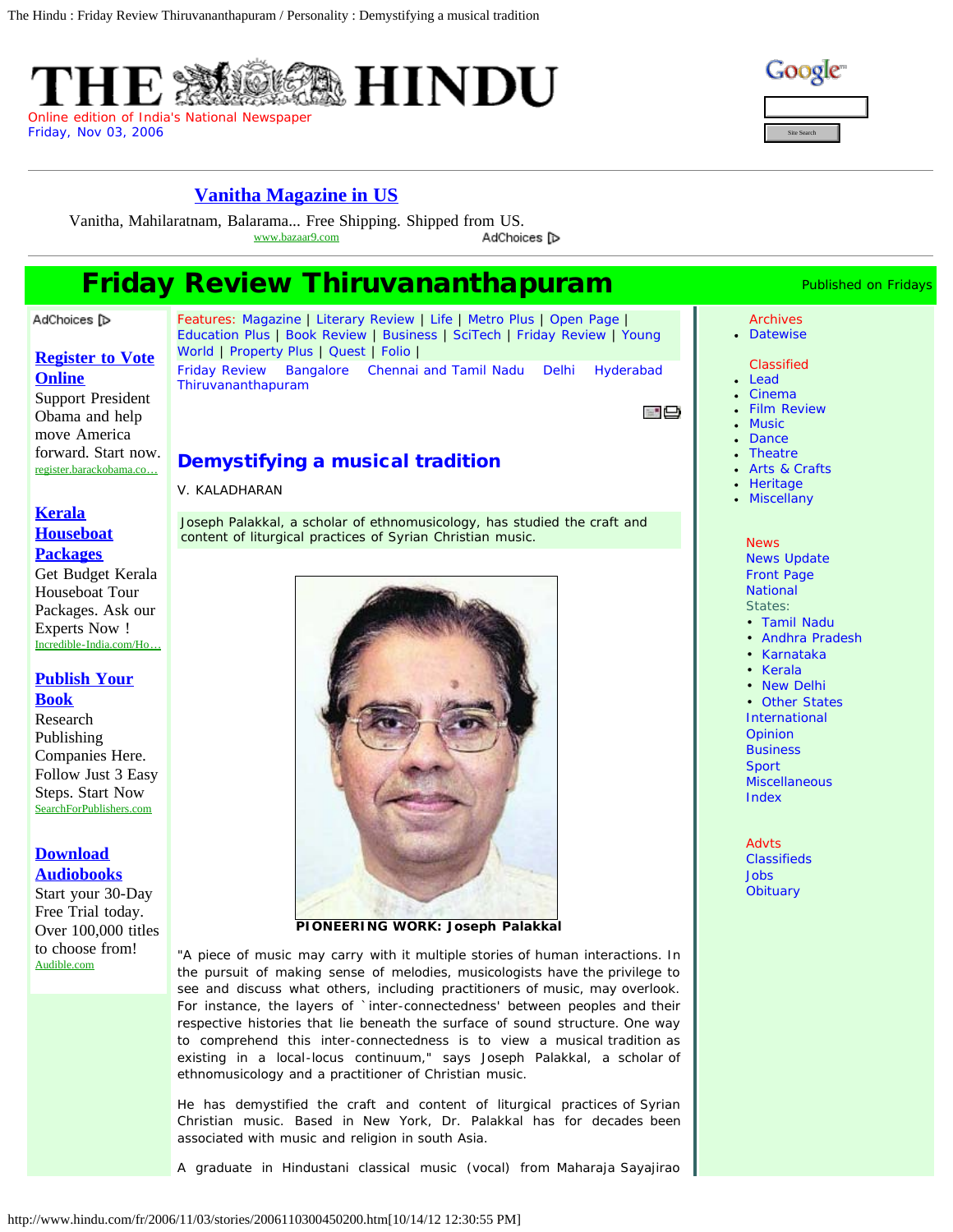University of Baroda, his interest in music cuts across Christian theological studies he has specialised in. Yet the liturgical tradition of Syrian Christian music happened to be the nucleus of his research at the theoretical and practical levels.

Dr. Palakkal's analysis of the intercultural processes that influenced the singing styles of Puthen pana, an 18th century Malayalam poem by John Earnest Hanxleden, in the historical context of Christianisation in south India caught the attention of noted ethnomusicologists and church historians all over the world. For his doctoral dissertation, he zeroed in on to the Syriac chant traditions in South India.

"The study is connected with my life in many ways. I was born and raised as a member of the Syro-Malabar Church. At about the age of nine, I learned to serve mass at my local parish. In those days, the priests used books printed in Syriac, and the servers and the people read from books printed in Malayalam script.

"In the 1960s, Syriac liturgical texts began to be translated into Malayalam, and Syriac language itself began to lose its importance in liturgical celebrations. I started to learn the Malayalam version at about the age of 12. There is no system of formal training for liturgical music in the Syro-Malabar Church. The learning took place mostly through participation in the liturgical celebrations. It took a few years to master all the melodies, because there are melodies that you could hear almost every week and others that could be heard only occasionally.

#### Songs for specific occasions



**MUSICAL REPOSITORY: The archive at St. Joseph's monastery, Mannanam, contains an extensive collection of Syriac manuscripts, including indigenous works.**

"For example, some melodies are specific to the services for the dead, including one that is sung only during funerals for priests. Similarly, a few melodies are sung exclusively in the Divine Office that you could hear only in the public celebration of the Office, mostly in monastery chapels."

Dr. Palakkal has relied on his childhood recollections for an intimate understanding and appreciation of a musical lineage influenced by Eastern and Western Christian traditions as well as by the indigenous culture. He brought out a CD titled `Qambel Maran: Syriac Chants from South India' in 2002, consisting of field-recordings of the liturgical music of five Syro-Malabar communities.

Reviewing the CD, Dr. Rolf Groesbeck, an eminent ethnomusicologist in the United States, observes: "I was struck by the similarity between the voiceharmonium interaction in some of these chants and that in some Hindu bhajan singing; could this represent a Hindu influence? Palackal does not address this issue, but he does suggest a Carnatic classical influence on three of the chants on this CD; two of them according to him are in the Carnatic seven-count talam misra chapu, and part of another is in the six count talam rupakam."

`Christianity in India' has always been a favourite topic of Dr. Palakkal during